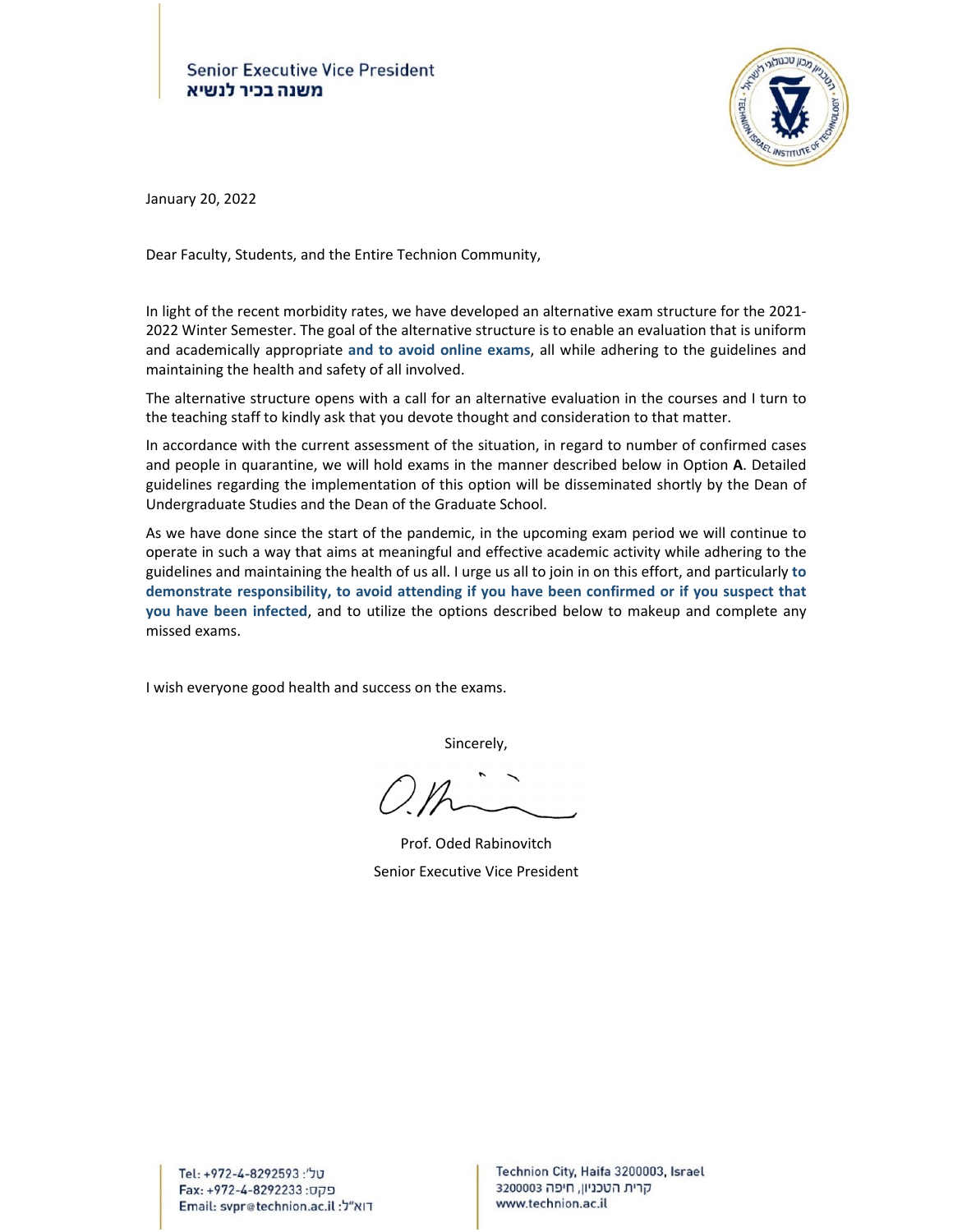

#### **2021‐2022 Winter Semester Exam Structure**

### **1. Alternative Evaluation**

We call on all teaching staff to adopt alternative evaluation methods. The format for changing the course evaluation method for the 2021‐2022 Winter Semester has been approved by the Standing Committee for Academic Studies on January 9, 2022 and has been distributed via the Deans of the Faculties. Please utilize this option when it suits the nature of the course.

### **2. Base option:**

| 2.1 First Term exams (Moed A) | Jan. 31 to Feb. 22 |
|-------------------------------|--------------------|
|-------------------------------|--------------------|

- 2.2 Second Term exams (Moed B) Feb. 27 to Mar. 15
- 2.3 Start of the 2021-2022 Spring Semester Mar. 20
- 2.4 Approval to take an exam on a special term, which will take place on the same date of that for reservists, will be given to those who present a note confirming that they were ill or in quarantine, including the illness or quarantine of children<sup>1</sup>, similar to the arrangement that was in place during the 2020‐2021 Spring Semester.
- 2.5 Reservists' exam dates will be handled in accordance with the standard procedures.

## **3. Option A:**

- 3.1 Undergraduate studies will schedule exams for all undergraduate-level courses over three exam periods (Moed A, Moed B, **reserves‐corona exams**) assuming participation rates of 70% and 30% in the last two terms.
- 3.2 The exam conducted on the reserves‐corona date will be identical in structure to the exam conducted on the first and second exam terms. In exceptional circumstances, and at the discretion of the lecturer, a deviation from this instruction will be permitted with the approval of the Dean of the Faculty and provided that the number of examinees taking the exam on the reserves‐corona exam date does not exceed 5.
- 3.3 The reserves-corona term will occur during the first three weeks of the spring semester.
- 3.4 Students shall pre‐register to take the exam on the second and reserves‐corona exam terms.
- 3.5 Undergraduate studies will schedule exams in such a way that there will be at least 10 calendar days in between exams for the same subject.
- 3.6 Each student shall participate in no more than two exams out of the total three. The last score earned will be considered as final. A student who takes all three exams in the same subject will receive a score of 0 on the third exam (and the last score earned will be the final).
- 3.7 Special exams, in accordance with reserve duty procedures, will be incorporated into the framework of the reserves‐corona exam term. Special circumstances (e.g., a student who missed one exam due to quarantine and another exam due to reserve duty) will be handled on a case-by-case basis and students who served in the reserves will be provided with an appropriate and prompt solution.

<sup>&</sup>lt;sup>1</sup> The students and asked to attend the first and second terms and use the option of the special term (in the base option) or the corona‐reserves term (in Option A) just in case of infection or quarantine. The students are also called to act responsibly in the event of exposure to a confirmed patient, and to reduce the amount of time (as much asis possible) between exposure and taking a COVID-19 test which enables one to complete their quarantine, such that self-quarantine will not result in the postponement of an exam.